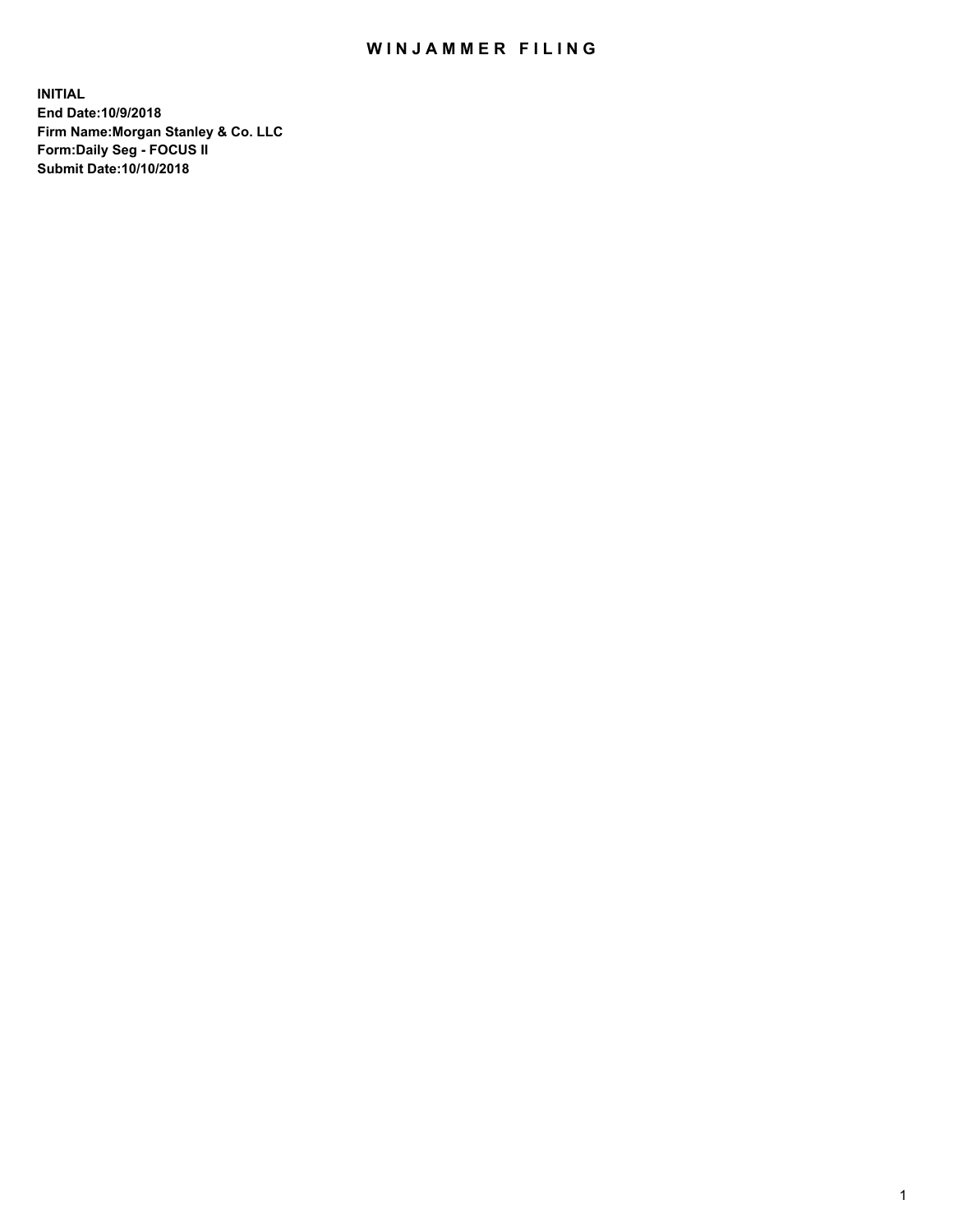**INITIAL End Date:10/9/2018 Firm Name:Morgan Stanley & Co. LLC Form:Daily Seg - FOCUS II Submit Date:10/10/2018 Daily Segregation - Cover Page**

| Name of Company                                                                                                        | Morgan Stanley & Co. LLC     |
|------------------------------------------------------------------------------------------------------------------------|------------------------------|
| <b>Contact Name</b>                                                                                                    | <b>Ikram Shah</b>            |
| <b>Contact Phone Number</b>                                                                                            | 212-276-0963                 |
| <b>Contact Email Address</b>                                                                                           | Ikram.shah@morganstanley.com |
| FCM's Customer Segregated Funds Residual Interest Target (choose one):                                                 |                              |
| a. Minimum dollar amount: ; or                                                                                         | 280,000,000                  |
| b. Minimum percentage of customer segregated funds required:% ; or                                                     | <u>0</u>                     |
| c. Dollar amount range between: and; or<br>d. Percentage range of customer segregated funds required between: % and %. | <u>0 0</u><br>0 Q            |
| FCM's Customer Secured Amount Funds Residual Interest Target (choose one):                                             |                              |
| a. Minimum dollar amount: ; or                                                                                         | 140,000,000                  |
| b. Minimum percentage of customer secured funds required:%; or                                                         | <u>0</u>                     |
| c. Dollar amount range between: and; or                                                                                | 0 <sub>0</sub>               |
| d. Percentage range of customer secured funds required between:% and%.                                                 | 0 <sub>0</sub>               |
| FCM's Cleared Swaps Customer Collateral Residual Interest Target (choose one):                                         |                              |
| a. Minimum dollar amount: ; or                                                                                         | 92,000,000                   |
| b. Minimum percentage of cleared swaps customer collateral required:% ; or                                             | <u>0</u>                     |
| c. Dollar amount range between: and; or                                                                                | 0 Q                          |
| d. Percentage range of cleared swaps customer collateral required between:% and%.                                      | 00                           |

Attach supporting documents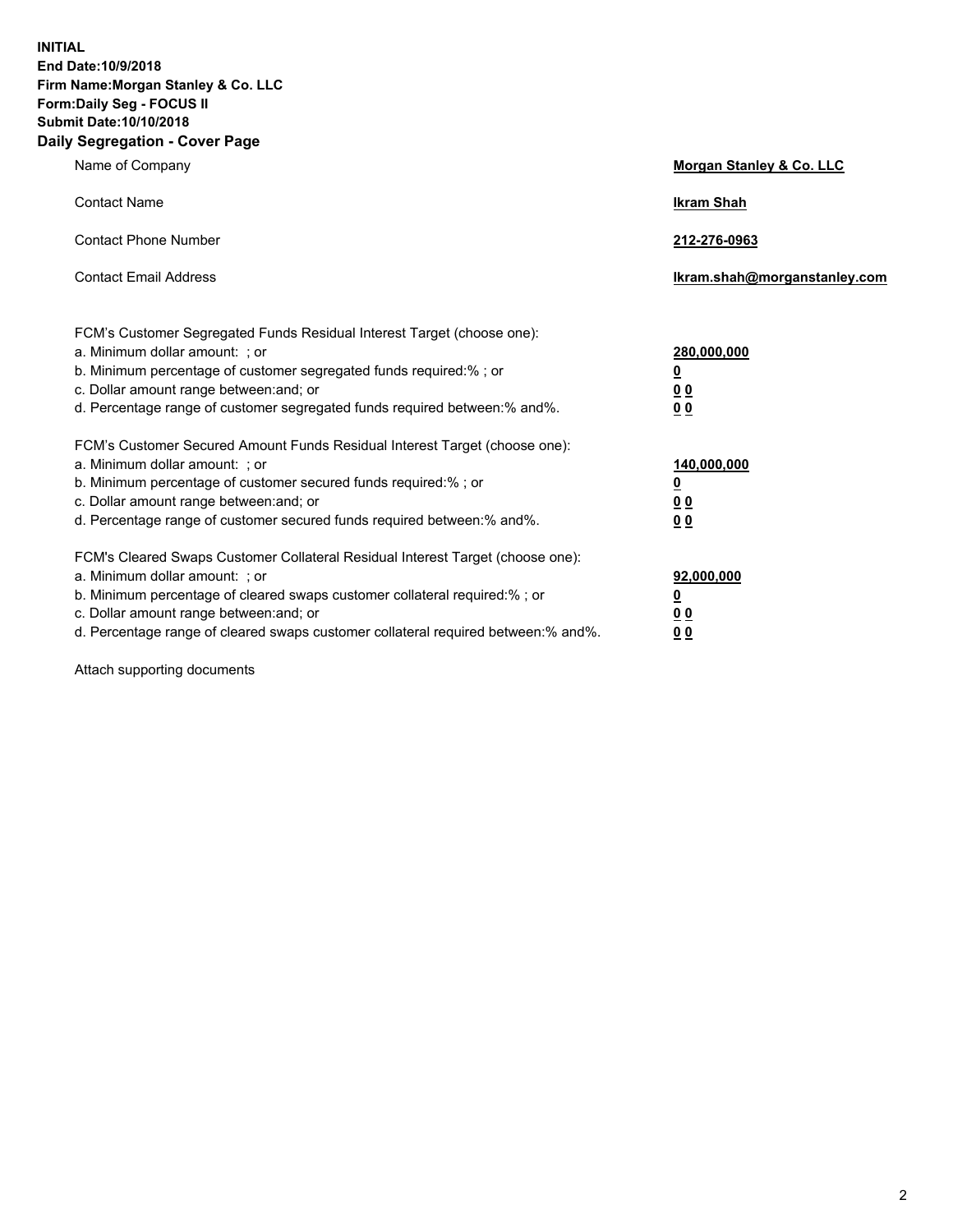## **INITIAL End Date:10/9/2018 Firm Name:Morgan Stanley & Co. LLC Form:Daily Seg - FOCUS II Submit Date:10/10/2018**

**Daily Segregation - Secured Amounts** Foreign Futures and Foreign Options Secured Amounts Amount required to be set aside pursuant to law, rule or regulation of a foreign government or a rule of a self-regulatory organization authorized thereunder 1. Net ledger balance - Foreign Futures and Foreign Option Trading - All Customers A. Cash **2,598,881,869** [7315] B. Securities (at market) **2,277,068,647** [7317] 2. Net unrealized profit (loss) in open futures contracts traded on a foreign board of trade **403,205,017** [7325] 3. Exchange traded options a. Market value of open option contracts purchased on a foreign board of trade **19,186,641** [7335] b. Market value of open contracts granted (sold) on a foreign board of trade **-22,010,944** [7337] 4. Net equity (deficit) (add lines 1. 2. and 3.) **5,276,331,230** [7345] 5. Account liquidating to a deficit and account with a debit balances - gross amount **174,823,180** [7351] Less: amount offset by customer owned securities **-173,634,136** [7352] **1,189,044** 6. Amount required to be set aside as the secured amount - Net Liquidating Equity Method (add lines 4 and 5) 7. Greater of amount required to be set aside pursuant to foreign jurisdiction (above) or line 6. FUNDS DEPOSITED IN SEPARATE REGULATION 30.7 ACCOUNTS 1. Cash in banks A. Banks located in the United States **497,305,995** [7500] B. Other banks qualified under Regulation 30.7 **799,304,849** [7520] **1,296,610,844** 2. Securities A. In safekeeping with banks located in the United States **134,260,717** [7540] B. In safekeeping with other banks qualified under Regulation 30.7 **0** [7560] **134,260,717** [7570] 3. Equities with registered futures commission merchants A. Cash **8,078,068** [7580] B. Securities **0** [7590] C. Unrealized gain (loss) on open futures contracts **325,198** [7600] D. Value of long option contracts **0** [7610] E. Value of short option contracts **0** [7615] **8,403,266** [7620] 4. Amounts held by clearing organizations of foreign boards of trade A. Cash **0** [7640] B. Securities **0** [7650] C. Amount due to (from) clearing organization - daily variation **0** [7660] D. Value of long option contracts **0** [7670] E. Value of short option contracts **0** [7675] **0** [7680] 5. Amounts held by members of foreign boards of trade A. Cash **1,485,947,287** [7700] B. Securities **2,142,807,931** [7710] C. Unrealized gain (loss) on open futures contracts **402,879,820** [7720]

- D. Value of long option contracts **19,186,641** [7730]
- E. Value of short option contracts **-22,010,944** [7735] **4,028,810,735**
- 6. Amounts with other depositories designated by a foreign board of trade **0** [7760]
- 7. Segregated funds on hand **0** [7765]
- 8. Total funds in separate section 30.7 accounts **5,468,085,562** [7770]
- 9. Excess (deficiency) Set Aside for Secured Amount (subtract line 7 Secured Statement Page 1 from Line 8)
- 10. Management Target Amount for Excess funds in separate section 30.7 accounts **140,000,000** [7780]
- 11. Excess (deficiency) funds in separate 30.7 accounts over (under) Management Target **50,565,288** [7785]

**0** [7305]

[7354] **5,277,520,274** [7355]

**5,277,520,274** [7360]

[7530]

[7740] **190,565,288** [7380]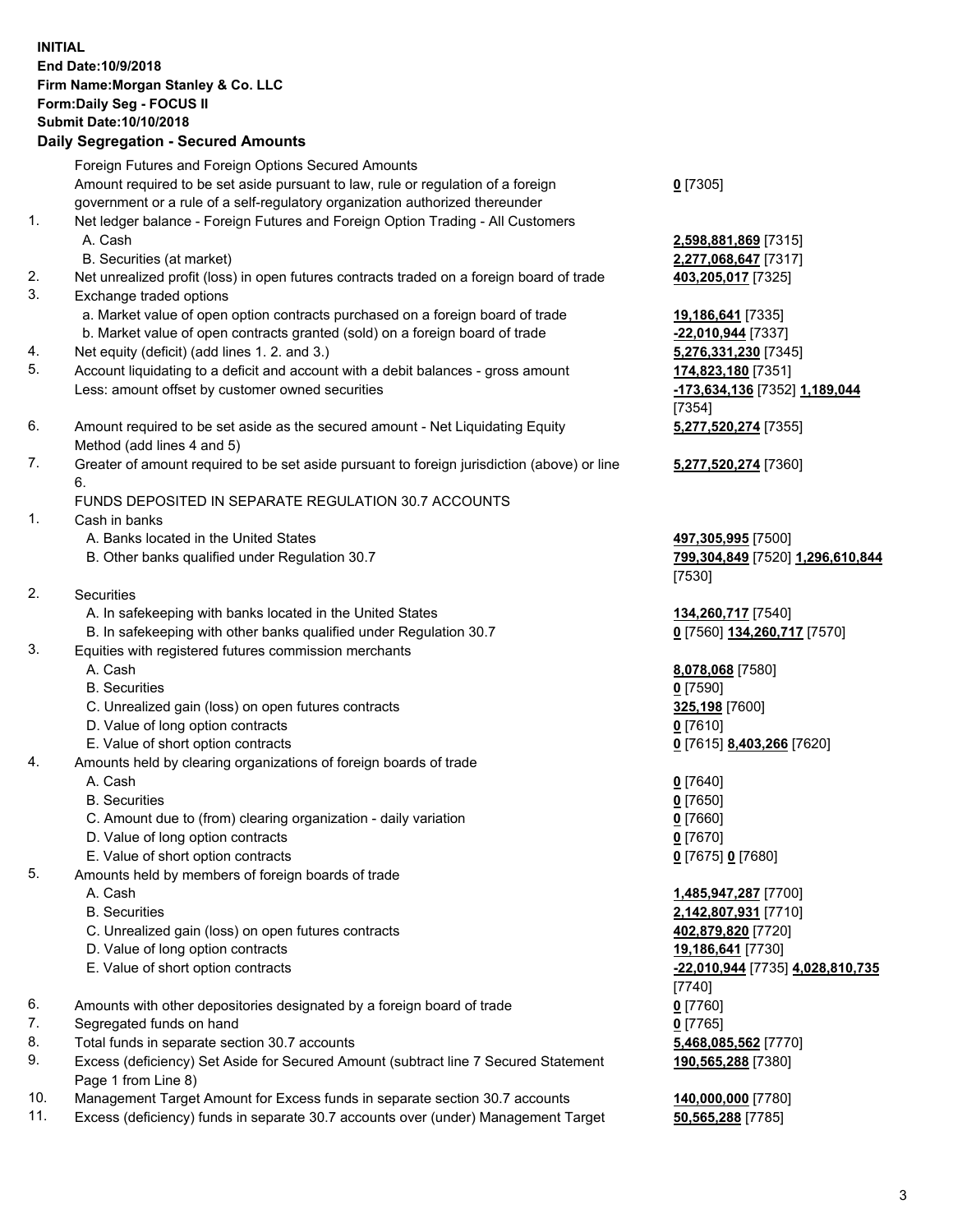**INITIAL End Date:10/9/2018 Firm Name:Morgan Stanley & Co. LLC Form:Daily Seg - FOCUS II Submit Date:10/10/2018 Daily Segregation - Segregation Statement** SEGREGATION REQUIREMENTS(Section 4d(2) of the CEAct) 1. Net ledger balance A. Cash **12,468,604,927** [7010] B. Securities (at market) **6,622,731,639** [7020] 2. Net unrealized profit (loss) in open futures contracts traded on a contract market **-1,698,414,724** [7030] 3. Exchange traded options A. Add market value of open option contracts purchased on a contract market **395,106,660** [7032] B. Deduct market value of open option contracts granted (sold) on a contract market **-591,344,962** [7033] 4. Net equity (deficit) (add lines 1, 2 and 3) **17,196,683,540** [7040] 5. Accounts liquidating to a deficit and accounts with debit balances - gross amount **621,354,261** [7045] Less: amount offset by customer securities **-621,013,690** [7047] **340,571** [7050] 6. Amount required to be segregated (add lines 4 and 5) **17,197,024,111** [7060] FUNDS IN SEGREGATED ACCOUNTS 7. Deposited in segregated funds bank accounts A. Cash **5,286,341,142** [7070] B. Securities representing investments of customers' funds (at market) **0** [7080] C. Securities held for particular customers or option customers in lieu of cash (at market) **711,545,828** [7090] 8. Margins on deposit with derivatives clearing organizations of contract markets A. Cash **5,824,247,546** [7100] B. Securities representing investments of customers' funds (at market) **0** [7110] C. Securities held for particular customers or option customers in lieu of cash (at market) **5,911,185,811** [7120] 9. Net settlement from (to) derivatives clearing organizations of contract markets **-14,631,987** [7130] 10. Exchange traded options A. Value of open long option contracts **395,106,660** [7132] B. Value of open short option contracts **-591,344,962** [7133] 11. Net equities with other FCMs A. Net liquidating equity **6,484,902** [7140] B. Securities representing investments of customers' funds (at market) **0** [7160] C. Securities held for particular customers or option customers in lieu of cash (at market) **0** [7170] 12. Segregated funds on hand **0** [7150] 13. Total amount in segregation (add lines 7 through 12) **17,528,934,940** [7180] 14. Excess (deficiency) funds in segregation (subtract line 6 from line 13) **331,910,829** [7190] 15. Management Target Amount for Excess funds in segregation **280,000,000** [7194] 16. Excess (deficiency) funds in segregation over (under) Management Target Amount **51,910,829** [7198]

Excess